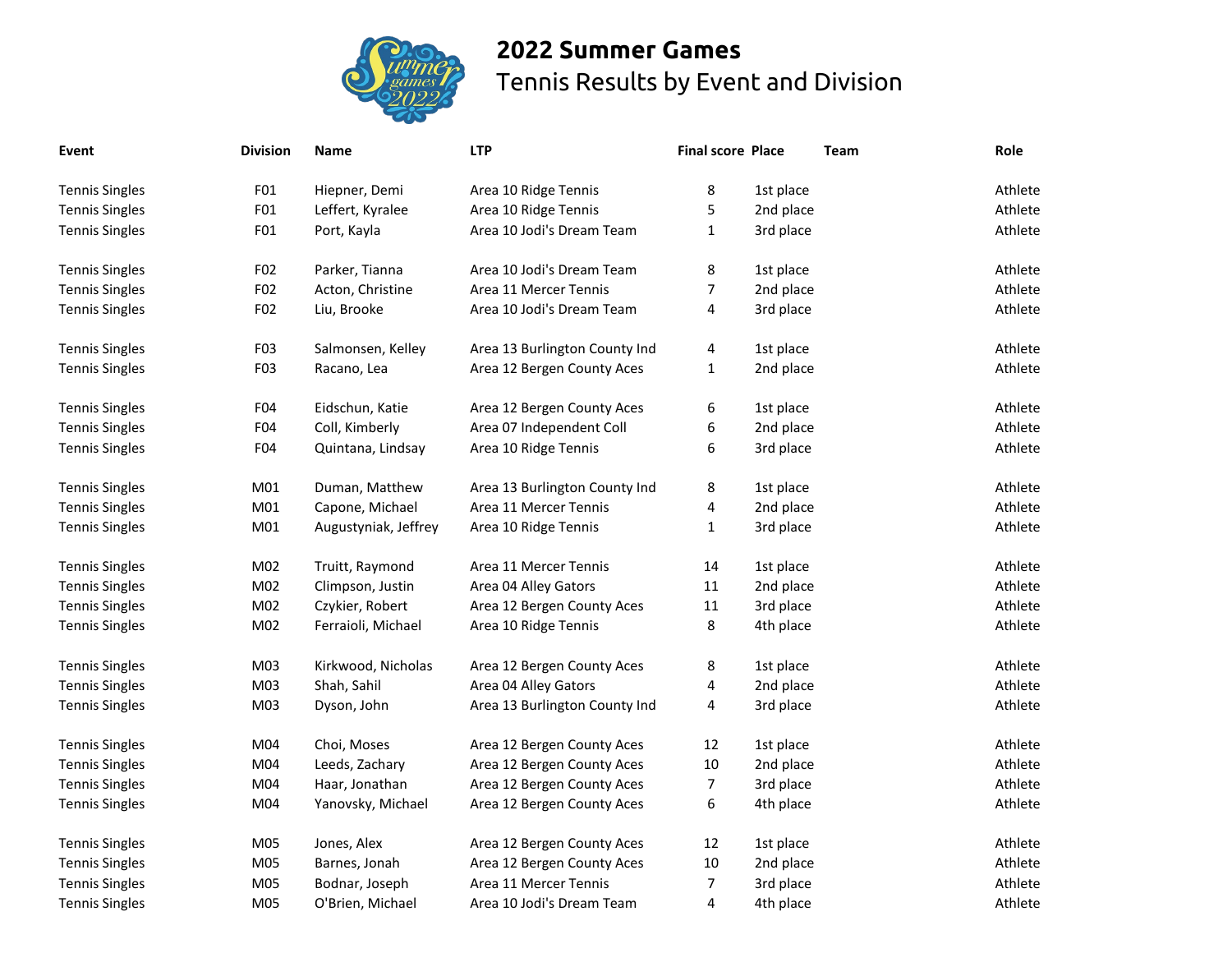

## **2022 Summer Games** Tennis Results by Event and Division

| <b>Tennis Singles</b>         | M06             | Eppinger, Drew      | Area 09 Jespy House           | 13             | 1st place |                          | Athlete                |
|-------------------------------|-----------------|---------------------|-------------------------------|----------------|-----------|--------------------------|------------------------|
| <b>Tennis Singles</b>         | M06             | Reuter, Daniel      | Area 09 Jespy House           | 12             | 2nd place |                          | Athlete                |
| <b>Tennis Singles</b>         | M06             | Kanner, Dan         | Area 09 Jespy House           | 9              | 3rd place |                          | Athlete                |
| <b>Tennis Singles</b>         | M06             | Holzli, Michael     | Area 10 Ridge Tennis          | 8              | 4th place |                          | Athlete                |
| <b>Tennis Singles</b>         | M07             | Thampoe, Michael    | Area 10 Jodi's Dream Team     | 10             | 1st place |                          | Athlete                |
| <b>Tennis Singles</b>         | M07             | Mietz, Joseph       | Area 07 Independent Coll      | 9              | 2nd place |                          | Athlete                |
| <b>Tennis Singles</b>         | M07             | Gregory Jr., David  | Area 12 Bergen County Aces    | 8              | 3rd place |                          | Athlete                |
| <b>Tennis Singles</b>         | M07             | Carson, Connor      | Area 12 Bergen County Aces    | 5              | 4th place |                          | Athlete                |
| <b>Tennis Singles</b>         | M08             | Weatherly, Andrew   | Area 12 Bergen County Aces    | 4              | 1st place |                          | Athlete                |
| <b>Tennis Singles</b>         | M08             | Hall, Mahdi         | Area 10 Jodi's Dream Team     | 0              | 2nd place |                          | Athlete                |
| <b>Tennis Singles</b>         | M09             | Armour, Christopher | Area 11 Mercer Tennis         | 8              | 1st place |                          | Athlete                |
| <b>Tennis Singles</b>         | M09             | Anderson, Ian       | Area 12 Bergen County Aces    | 6              | 2nd place |                          | Athlete                |
| <b>Tennis Singles</b>         | M09             | Lande, Robert       | Area 09 Jespy House           | 5              | 3rd place |                          | Athlete                |
| <b>Tennis Doubles</b>         | D01             | Ferraioli, Michael  | Area 10 Ridge Tennis          | 4              | 1st place | Ferraioli/Hiepner        | Athlete                |
| <b>Tennis Doubles</b>         | D01             | Hiepner, Demi       | Area 10 Ridge Tennis          | 4              | 1st place | Ferraioli/Hiepner        | Athlete                |
| <b>Tennis Doubles</b>         | D01             | Choi, Moses         | Area 12 Bergen County Aces    | $\overline{2}$ |           | 2nd place Choi/Czykier   | Athlete                |
| <b>Tennis Doubles</b>         | D01             | Czykier, Robert     | Area 12 Bergen County Aces    | $\overline{2}$ |           | 2nd place Choi/Czykier   | Athlete                |
| <b>Tennis Doubles</b>         | D <sub>02</sub> | Jones, Alex         | Area 12 Bergen County Aces    | 8              | 1st place | Jones/Leeds              | Athlete                |
| <b>Tennis Doubles</b>         | D02             | Leeds, Zachary      | Area 12 Bergen County Aces    | 8              | 1st place | Jones/Leeds              | Athlete                |
| <b>Tennis Doubles</b>         | D02             | Haar, Jonathan      | Area 12 Bergen County Aces    | 5              |           | 2nd place Haar/Yanovsky  | Athlete                |
| <b>Tennis Doubles</b>         | D02             | Yanovsky, Michael   | Area 12 Bergen County Aces    | 5              |           | 2nd place Haar/Yanovsky  | Athlete                |
| <b>Tennis Doubles</b>         | D02             | Barnes, Jonah       | Area 12 Bergen County Aces    | 0              |           | 3rd place Barnes/Carson  | Athlete                |
| <b>Tennis Doubles</b>         | D <sub>02</sub> | Carson, Connor      | Area 12 Bergen County Aces    | 0              |           | 3rd place Barnes/Carson  | Athlete                |
| <b>Tennis Doubles</b>         | D03             | Armour, Christopher | Area 11 Mercer Tennis         | 0              | 1st place | Armour/Bodnar            | Athlete                |
| <b>Tennis Doubles</b>         | D03             | Bodnar, Joseph      | Area 11 Mercer Tennis         | 0              | 1st place | Armour/Bodnar            | Athlete                |
| <b>Tennis Unified Doubles</b> | U01             | Duman, Matthew      | Area 13 Burlington County Ind | 13             | 1st place | Duman/Duman              | Athlete                |
| <b>Tennis Unified Doubles</b> | U01             | Duman, Christina    | Area 13 Burlington County Ind | 13             | 1st place | Duman/Duman              | <b>Unified Partner</b> |
| <b>Tennis Unified Doubles</b> | U01             | Capone, Michael     | Area 11 Mercer Tennis         | 11             |           | 2nd place Capone/Taffner | Athlete                |
| <b>Tennis Unified Doubles</b> | U01             | Taffner, Lucy       | Area 11 Mercer Tennis         | 11             |           | 2nd place Capone/Taffner | <b>Unified Partner</b> |
| <b>Tennis Unified Doubles</b> | U01             | Truitt, Raymond     | Area 11 Mercer Tennis         | 11             |           | 3rd place Truitt/Tseng   | Athlete                |
| <b>Tennis Unified Doubles</b> | U01             | Tseng, Edward       | Area 11 Mercer Tennis         | 11             |           | 3rd place Truitt/Tseng   | <b>Unified Partner</b> |